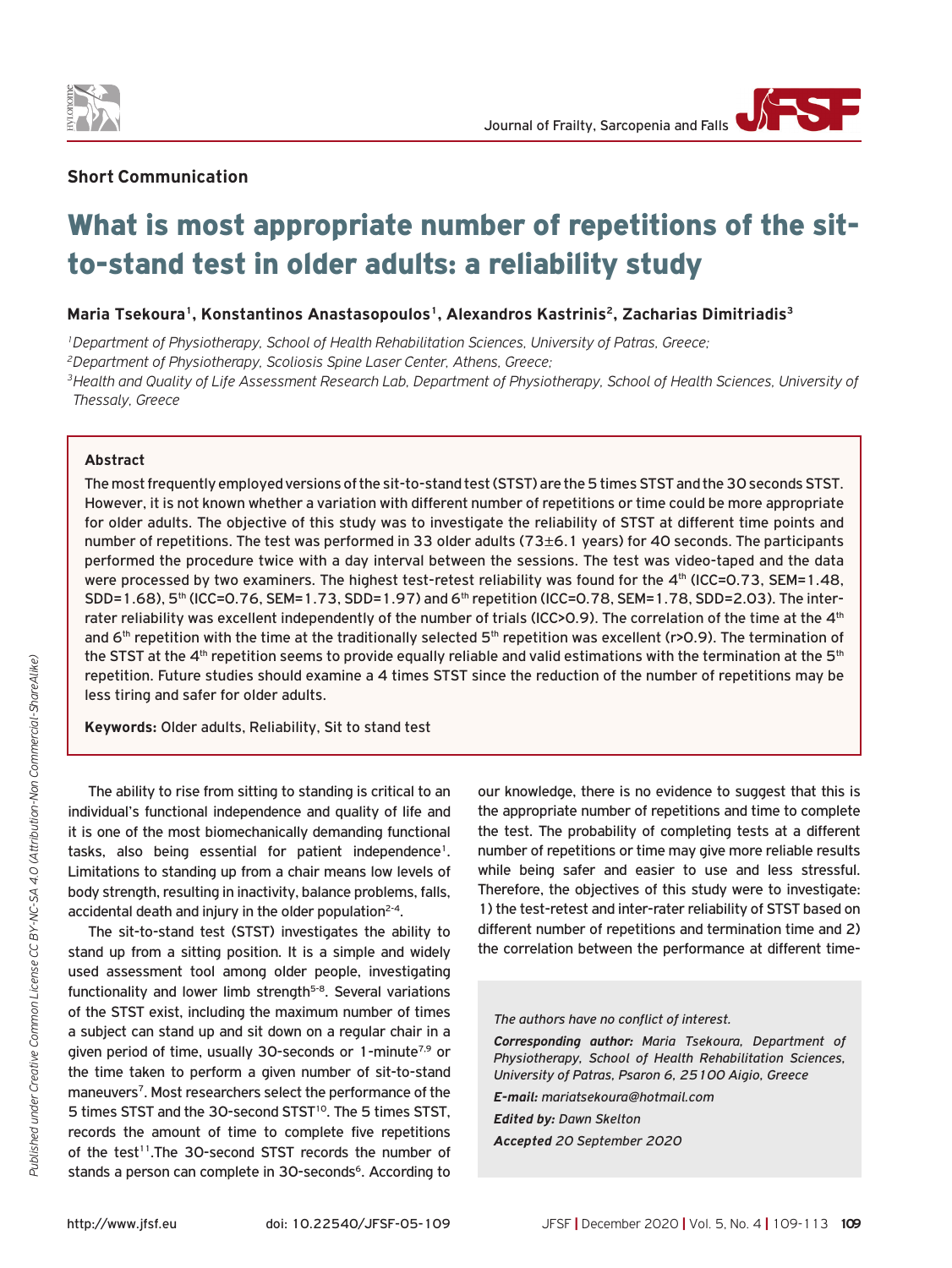| Characteristic         | Mean | <b>Standard Deviation</b> |
|------------------------|------|---------------------------|
| Age (years)            | 73   | 6.1                       |
| Height (cm)            | 158  | 7.8                       |
| Weight (kg)            | 62   | 6.4                       |
| <b>Body Mass Index</b> | 24.3 | 5.2                       |

**Table 1.** Participants' demographics.

| Repetitions (n) | Participants (n) | GrandMean | ICC  | 95%CI         | <b>SEM</b> | <b>SDD</b> |
|-----------------|------------------|-----------|------|---------------|------------|------------|
|                 | 33               | 2.86      | 0.54 | $0.17 - 0.75$ | 0.64       | 0.71       |
| $\overline{2}$  | 33               | 5.52      | 0.65 | 0.170.85      | 0.91       | 1.03       |
| 3               | 33               | 8.24      | 0.69 | $0.12 - 0.88$ | 1.21       | 1.38       |
| $\overline{4}$  | 33               | 10.92     | 0.73 | $0.14 - 0.9$  | 1.48       | 1.68       |
| $5\phantom{1}$  | 33               | 13.54     | 0.76 | $0.25 - 0.91$ | 1.73       | 1.97       |
| 6               | 33               | 16.14     | 0.78 | $0.33 - 0.91$ | 1.78       | 2.03       |
| $\overline{7}$  | 32               | 17.74     | 0.6  | $0.31 - 0.79$ | 3          | 3.43       |
| 8               | 32               | 20.53     | 0.69 | $0.25 - 0.86$ | 2.48       | 2.83       |
| 9               | 31               | 22.18     | 0.38 | $0.05 - 0.64$ | 4.22       | 4.81       |
| 10              | 31               | 24.92     | 0.62 | $0.23 - 0.82$ | 3.1        | 3.54       |

**Table 2.** Test-retest reliability of sit-to-stand test based on the number of repetitions.

points and number of repetitions with the performance at the usual selected termination at 5 repetitions or 30 seconds.

After the approval of Ethical Committee of the Technological Educational Institute of Western Greece, a convenience sample of 33 older adults was recruited from the second Open Centre for the Elderly of Patras. Inclusion required that participants, were ≥60 years of age, were able to walk without use of an assistive device, and had no heart, vascular, lung, or bone/joint problems that precluded their standing from a chair. All participants provided written informed consent before testing.

The process obtained first basic demographic and anthropometric data. Thereafter, a STST test was carried out and video recorded for 40 seconds. A straight backed armless chair with a hard seat was placed against a wall. Older adults folded their arms crossed against their chest, starting from the seated position and standing up (knee extension) and sitting down (buttocks touched the chair). Timing with a stop watch was started on the command "go" and stopped at 40 seconds<sup> $7,11,12$ </sup>. The procedure of the test was repeated the following day by the same examiner.

Video-recordings by the same physiotherapist (rater) on two different days (24 hours interval) were used for further analysis with Kinovea software (htpp/kinovea.org)<sup>13</sup>. For each participant the time needed for the completion of trials

was recorded. This time was recorded cumulatively for each trial (the time of the previous trials was added) so that the test to be considered as a continuous process. Furthermore, the number of the completed trials at 5, 10, 15, 20, 25, 30, 35 and 40 sec was additionally recorded. Therefore, the STST was examined both as a time-dependent (similarly to the 5 times STST) and a trial-dependent test (similarly to the 30-second test). The examination and data processing of the videos were performed by two physiotherapists-examiners blind to each other.

Data analysis was conducted using the Statistical Package for Social Sciences (SPSS) version 20.0. Standard descriptive statistics were calculated for participants' demographics and anthropometrics. Test-retest and interrater reliability between the two sessions was examined by calculating Intraclass Correlation Coefficients (ICC<sub>2,1</sub>), Smallest Detectable Change (SDD) and Standard Error of Measurement (SEM). Pearson correlation coefficients were used for examining the correlations between the different time-points and number of repetitions with the termination of the test at 30 seconds and 5 repetitions. Significance level was set at P=0.05.

Thirty-three (33) participants performed the STST. Table 1 shows the characteristics of the participants. Table 2 shows the results of the test-retest reliability based on the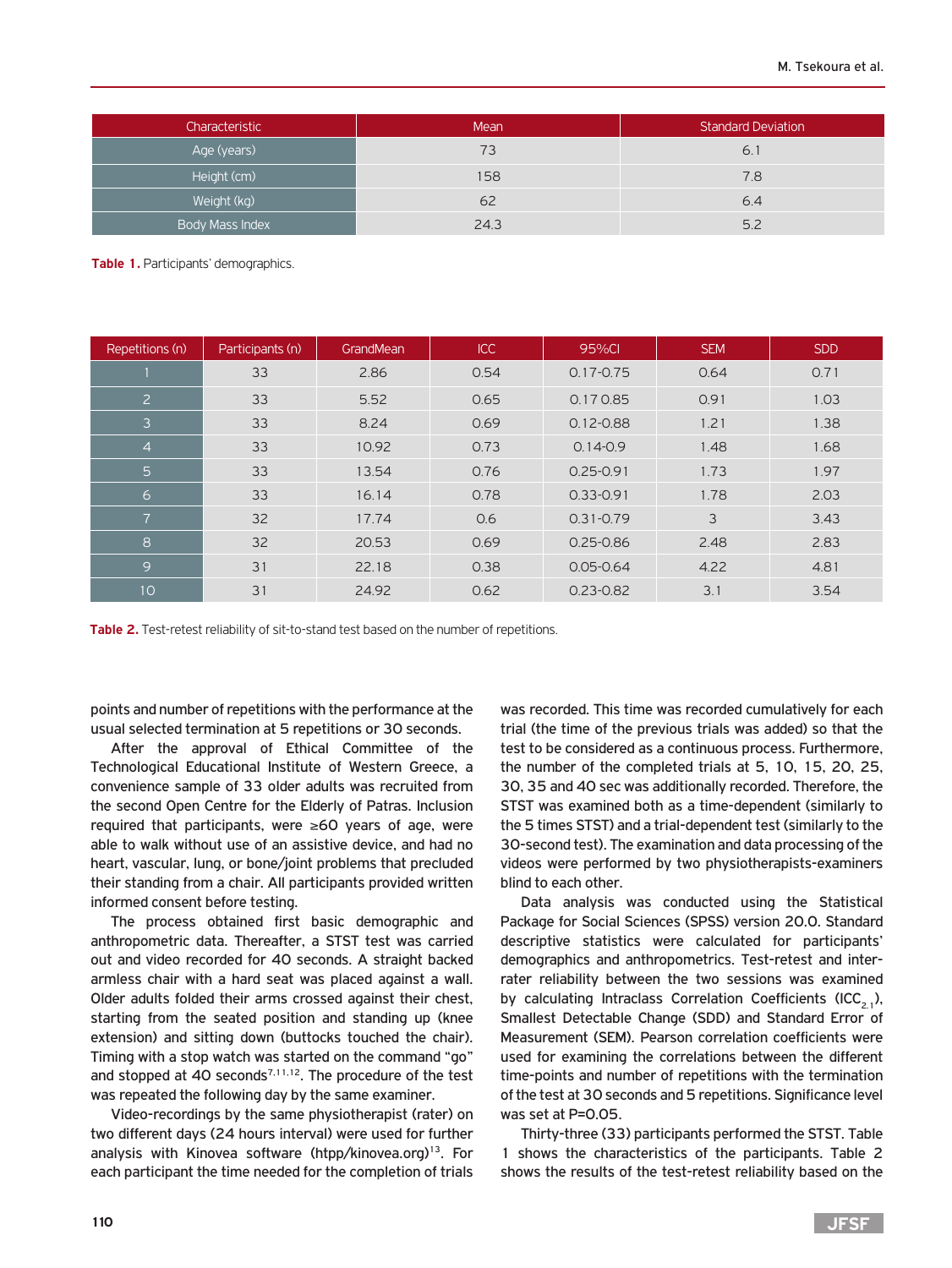| Time (seconds) | Participants (n) | GrandMean | ICC  | 95%CI         | <b>SEM</b> | <b>SDD</b> |
|----------------|------------------|-----------|------|---------------|------------|------------|
| 5 sec          | 33               | 1.6       | 0.47 | $0.05 - 0.73$ | 0.43       | 0.48       |
| $10$ sec       | 33               | 3.68      | 0.62 | $0.06 - 0.84$ | 0.55       | 0.61       |
| 15 sec         | 33               | 5.69      | 0.61 | $0.14 - 0.82$ | 0.89       | 1.01       |
| 20 sec         | 33               | 7.84      | 0.65 | $0.27 - 0.83$ | 1.15       | 1.2        |
| 25 sec         | 33               | 9.84      | 0.68 | $0.27 - 0.85$ | 1.33       | 1.52       |
| 30 sec         | 33               | 12.03     | 0.67 | $0.35 - 0.84$ | 1.68       | 1.87       |
| 35 sec         | 33               | 14.06     | 0.71 | $0.39 - 0.86$ | 1.83       | 2.09       |
| 40 sec (31)    | 31               | 15.9      | 0.67 | $0.31 - 0.84$ | 2.06       | 2.35       |

**Table 3.** Test-retest reliability of sit-to-stand test based on time.

| Repetitions (n) | Participants (n) | GrandMean | <b>ICC</b> | 95%Cl         | <b>SEM</b> | <b>SDD</b> |
|-----------------|------------------|-----------|------------|---------------|------------|------------|
|                 | 33               | 1.97      | 0.98       | $0.75 - 0.99$ | 0.46       | 0.65       |
| $\overline{2}$  | 33               | 3.82      | 0.95       | $0.53 - 0.99$ | 0.45       | 0.63       |
| $\overline{3}$  | 33               | 5.87      | 0.96       | $0.91 - 0.99$ | 0.53       | 0.74       |
| $\overline{4}$  | 33               | 7.83      | 0.98       | $0.89 - 0.99$ | 0.6        | 0.84       |
| 5               | 33               | 9.7       | 0.99       | 0.95-0.99     | 0.72       | 1.01       |
| 6               | 33               | 11.6      | 0.99       | 0.98-0.99     | 0.85       | 1.2        |
| $\overline{7}$  | 32               | 13.49     | 0.99       | $0.97 - 0.99$ | 0.92       | 1.3        |
| 8               | 32               | 15.25     | 0.99       | 0.97-0.99     | 0.97       | 1.37       |
| 9               | 31               | 16.95     | 0.99       | $0.96 - 0.99$ | 1.07       | 1.51       |
| 10              | 31               | 18.72     | 0.99       | 0.97-0.99     | 1.13       | 1.59       |



number of repetitions. Reliability was higher for the  $4<sup>th</sup>$  (ICC) 0.73 95% CI 0.14-0.9), 5<sup>th</sup> (ICC 0.76 95% CI 0.25-9.91) and  $6<sup>th</sup>$  repetition (ICC 0.78 95% CI 0.33-0.91).

Table 3 shows the results of the test-retest reliability based on time. Reliability was higher for 35 seconds (ICC 0.71 95% CI 0.39-0.86) followed by the 25 seconds (ICC 0.68).

Table 4 and Table 5 show the inter-rater reliability for the sit-to-stand test based on the number of repetitions and for the sit-to-stand test based on time. Results show excellent inter-rater reliability for the 5 times STST (ICC range: 0.96- 0.99). Results for the 30 seconds STST vary from ICC 0.56 to ICC 0.99. Table 6 shows the Pearson correlation coefficients between the scores obtained at different time-points and repetitions and the scores obtained at the 5<sup>th</sup> repetition and 30<sup>th</sup> second. The correlation between the scores at the 30<sup>th</sup> second and the 5<sup>th</sup> trial was excellent (r=0.92).

This is the first study, to assess the reliability of the sitto-stand activity at different time-points and repetitions in older adults. The results provide a strong rationale for future research about the development and examination of a 4 times STST in older people. The true value of this study highlights the finding that the completion of the STST at 4 repetitions has high reliability and low SEM. The completion of the test after 4 repetitions provides comparable estimations with the conventional termination at the 5<sup>th</sup> repetition, but additionally provides recordings with smallest measurement error. A shorter version of the STST has clinical importance for muscle strength and functional assessment in older people<sup>14</sup>. The short versions of the STST seem relevant to evaluate leg strength, while the longer versions seem suitable for the evaluation of exercise tolerance<sup>12</sup> revealing often the characteristic fatigue the end of the test<sup>15</sup>. Furthermore, clinically the completion of the test in fewer repetitions seems to be safer because of the less fatigue or potential rare but existent complications such as loss of balance. Further research is also needed in order to investigate if a shorter test is more appropriate for muscle strength and/or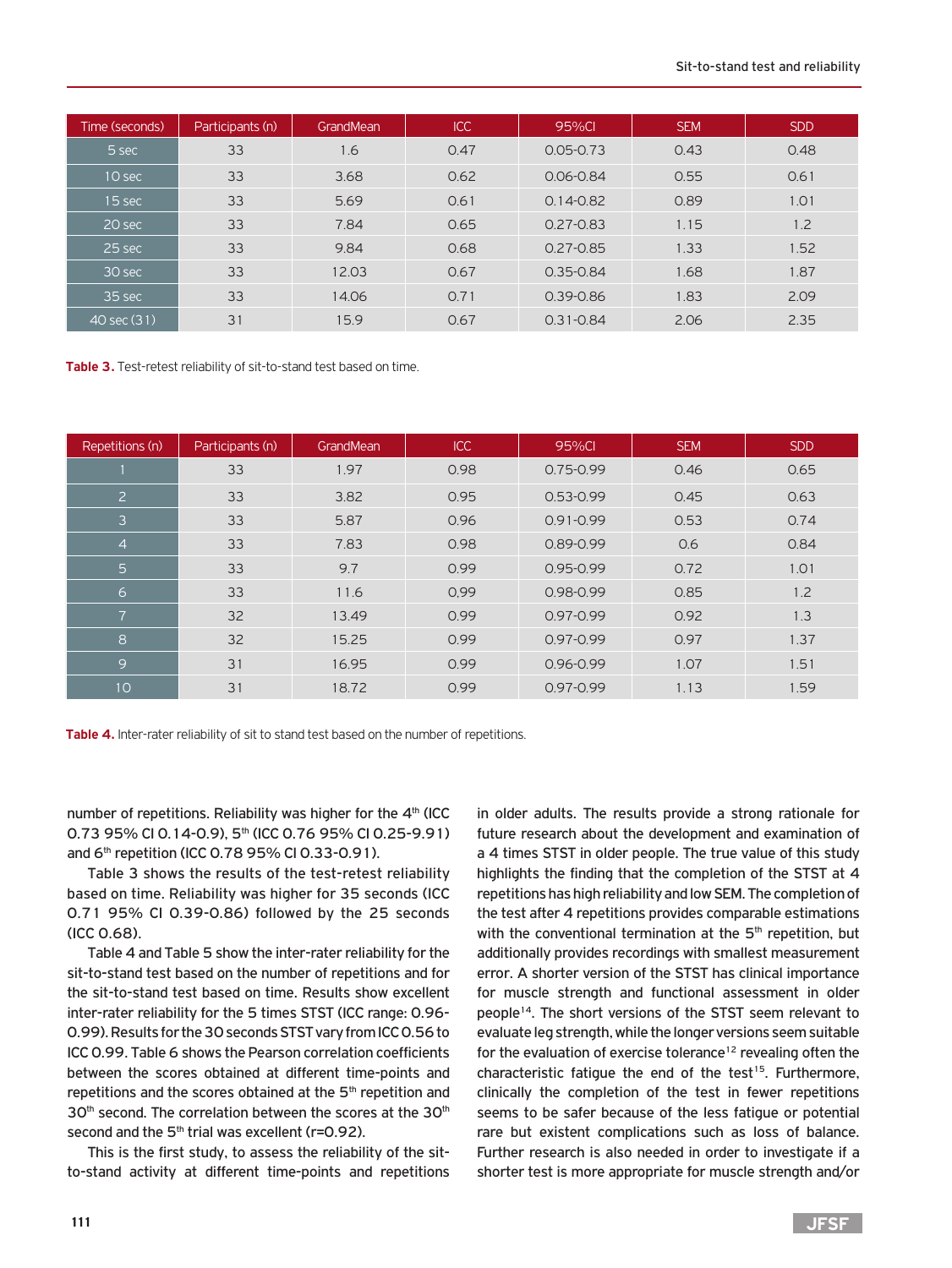| Time (seconds) | Participants (n) | GrandMean      | <b>ICC</b> | 95%CI         | <b>SEM</b> | <b>SDD</b> |
|----------------|------------------|----------------|------------|---------------|------------|------------|
| 5 sec          | 33               | $\overline{2}$ | 0.99       | 0.98-0.99     | 0.25       | 0.35       |
| $10$ sec       | 33               | 5              | 0.86       | $0.04 - 0.99$ | 0.47       | 0.66       |
| 15 sec         | 33               | 7.6            | 0.61       | $0.34 - 0.98$ | 0.64       | 0.9        |
| 20 sec         | 33               | 10.25          | 0.7        | $0.45 - 0.97$ | 0.64       | 0.9        |
| 25 sec         | 33               | 13.25          | 0.99       | 0.98-0.99     | 0.85       | 1.2        |
| 30 sec         | 33               | 16.29          | 0.99       | $0.99 - 0.99$ | 0.85       | 1.2        |
| 35 sec         | 33               | 18.62          | 0.56       | $0.62 - 0.96$ | 0.85       | 1.2        |
| 40 sec         | 31               | 21.33          | 0.99       | 0.98-0.99     | 0.86       | 1.21       |

**Table 5.** Inter-rater reliability of sit to stand test based on time.

| Correlations at different number of repetitions (time-based) |                        |                      | Correlations at different time-points (repetitions-based) |                      |                      |  |
|--------------------------------------------------------------|------------------------|----------------------|-----------------------------------------------------------|----------------------|----------------------|--|
| Repetition                                                   | R <sub>5</sub>         | 30-sec               | Time-point                                                | R <sub>5</sub>       | 30-sec               |  |
| R1                                                           | $r = 84$<br>$n=33$     | $r = -.8$<br>$n=33$  | 5 sec                                                     | $r = -72$<br>$n=33$  | $r = 82$<br>$n=33$   |  |
| R2                                                           | $r = 0.95$<br>$n=33$   | $r=9$<br>$n=33$      | 10 sec                                                    | $r = 87$<br>$n=33$   | $r = 9$<br>$n=33$    |  |
| R <sub>3</sub>                                               | $r = 98$<br>$n=33$     | $r=91$<br>$n=33$     | 15 sec                                                    | $r = .89$<br>$n=33$  | $r = 96$<br>$n=33$   |  |
| R4                                                           | $r = 99$<br>$n=33$     | $r = 91$<br>$n=33$   | 20 sec                                                    | $r = 91$<br>$n=33$   | $r = 98$<br>$n=33$   |  |
| R <sub>5</sub>                                               | $r=1$<br>$n = 33$      | $r = 92$<br>$n = 33$ | 25 sec                                                    | $r = 91$<br>$n = 33$ | $r = 99$<br>$n = 33$ |  |
| <b>R6</b>                                                    | $r = 99$<br>$n=33$     | $r = 92$<br>$n=33$   | 30 sec                                                    | $r = 92$<br>$n=33$   | $r=1$<br>$n = 33$    |  |
| R7                                                           | $r = 0.86$<br>$n = 32$ | $r = 77$<br>$n = 32$ | 35 sec                                                    | $r = 9$<br>$n=33$    | $r = 99$<br>$n=33$   |  |
| R <sub>8</sub>                                               | $r = 98$<br>$n = 32$   | $r = 96$<br>$n = 32$ | 40 sec                                                    | $r = 89$<br>$n = 31$ | $r = 98$<br>$n = 31$ |  |
| R <sub>9</sub>                                               | $r = 97$<br>$n = 31$   | $r = 97$<br>$n=31$   |                                                           |                      |                      |  |
| <b>R10</b>                                                   | $r = 96$<br>$n = 31$   | $r = 96$<br>$n=31$   |                                                           |                      |                      |  |
| n=participants                                               |                        |                      |                                                           |                      |                      |  |

Table 6. Correlations between the scores at different time-points and repetitions with the scores at the 5<sup>th</sup> repletion and 30<sup>th</sup> second.

functional lower limb endurance assessment.

In addition, the ability to do a sit-to-stand movement is strongly influenced by different parameters such as the height of the chair seat, use of armrests, foot position<sup>16</sup>, use of upper extremities<sup>3</sup>, anthropometric parameters of older adults, different pathologies etc. In the present study, the well-defined assessment protocol with standardized use of instructions<sup>17</sup> and equipment reduced variations in measurements, contributing to the standardization of the measurement procedure and therefore the validity of the findings. Further research should take into account more physiological and psychological parameters such as use of upper extremities and trunk, anthropometric characteristics (e.g. muscle mass) etc<sup>3</sup>.

Test-retest reliability for STST based on time and on number of repetitions was poor to moderate. The results